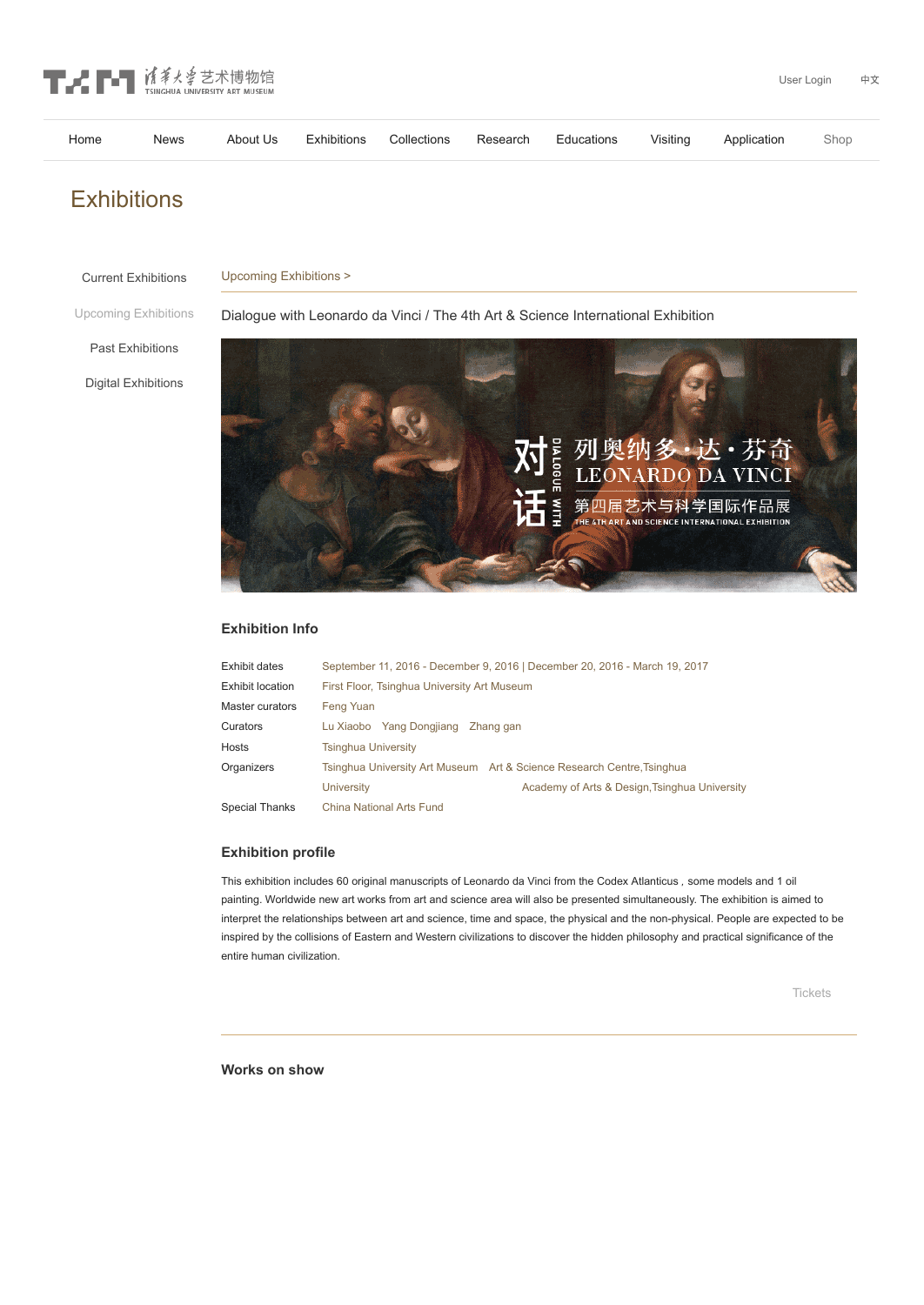

Hoist / Leonardo da Vinci / circa 1478



Diving apparatus and water pumping devices / Leonardo da Vinci / circa 1480-1482



Artillery with threaded breech / Leonardo da Vinci / circa 1485



Preparatory sketches for the Giant Crossbow / Leonardo da Vinci / circa 1485-1492



Graphic schemes of bird flight / Leonardo da Vinci / 1505



Studies of tools with other notes / Leonardo da Vinci / 1513-1515



The bionic butterfly robot / Festo AG & Co. KG, Germany / 2014



Century wise man / Feng Yuan / 2015

**Exhibition Space**